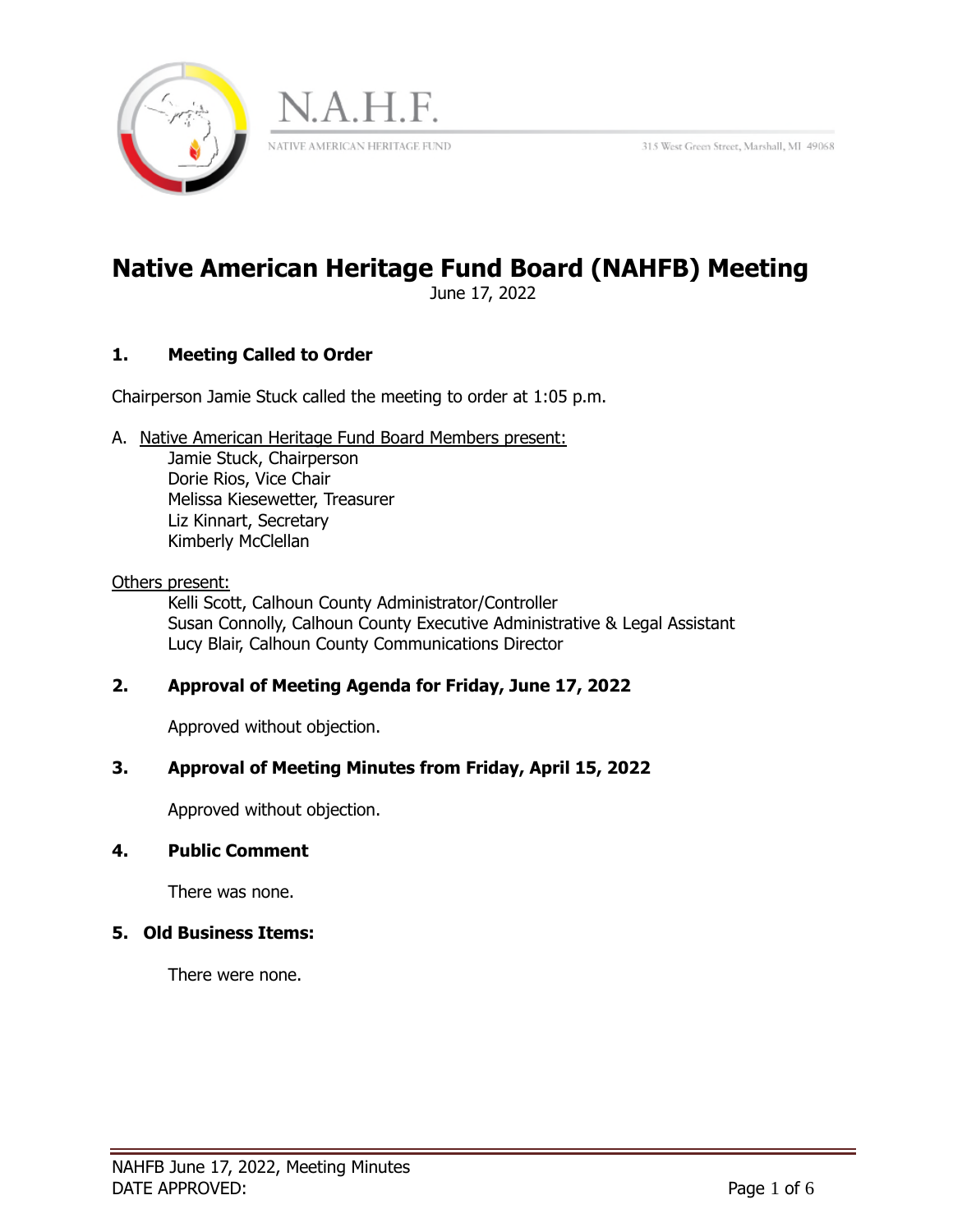315 West Green Street, Marshall, MI 49068





A. Karen Gelardi email re: Rochester Schools 2021 Grant change in scope

J.A.H.F.

NATIVE AMERICAN HERITAGE FUND

Kelli Scott noted that Rochester Schools is asking whether they should return unspent grant funds from 2021 or whether they could use the funds for related community books and items. Chair Stuck requested that Ms. Scott seek legal opinion from Bill Brooks.

## **7. New Business Items:**

- A. Acceptance of 2021 Audit
- Ms. Scott highlighted the audit report received from Gabridge & Co. and explained that the firm's opinion was a clean opinion, the highest form of opinion, meaning that the financial statements presented fairly the finances of the NAHF.

Kinnart **motioned** to accept the 2021 Audit as presented. McClellan – **Seconded** 

On a Voice Vote, **Motion Passed** 

- B. Financial Report for May 31, 2022
- Kelli Scott reviewed the financial report for year-to-date ended May 31, 2022, and noted that there were no expenses yet, as the grant award and administrative expense checks will be issued starting in July. Ms. Scott noted that after the expected administrative expenses there would be approximately \$480,000.00 to be used for grant allocations.
	- C. Consideration of 2022 Grant Applications (11 received, total request=\$1,744,010):
- Dorie Rios proposed the board focus on applications related to mascot rebranding and on those organizations that hadn't received previous NAHF grants.
- Jamie Stuck added that the expectation is that a focus now on helping with numerous school district mascot rebranding initiatives will result in future opportunities for different types of projects to receive funding, since presumably there will be few to no more applications received for mascot rebrandings.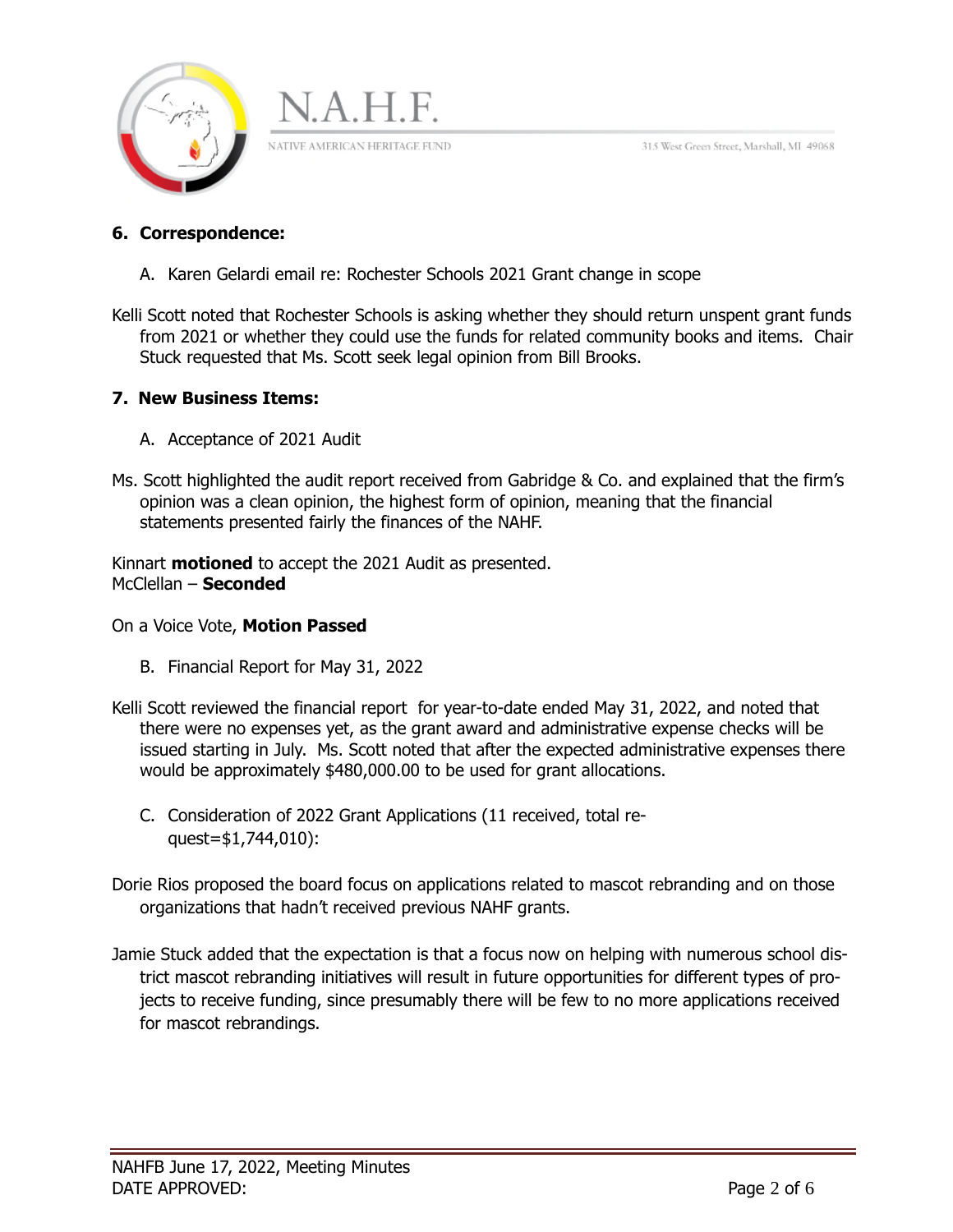315 West Green Street, Marshall, MI 49068



- 1. Battle Creek Regional History Museum, \$200,000
	- Ms. Scott noted this application was for renovations and the addition of a history education center and cultural heritage lobby. She added that the applicant was a nonprofit agency and not a local government, though they did have support letters from several local school districts.

This application was removed from consideration.

2. Chippewa Hills School District, \$149,632

Kelli Scott stated that the application is related to grades K-12 rebranding to replace the current school mascot to the new Golden Knight image.

3. Clinton Community Schools, \$50,000

Kelli Scott noted Clinton Community Schools were awarded funds in 2021 and the current application is to complete their rebranding efforts.

- 4. Hartford Public Schools, \$377,855
	- Ms. Scott noted this application is for grades K-12 for their ongoing rebranding project to replace or revise the school mascot, curriculum, and program development.
- 5. Kalamazoo Nature Center/ (KRESA), \$45,183

Kelli Scott highlighted the request from the nature center is for a different project and at a reduced amount from their request in 2021. Ms. Scott shared the application is limited to educational curriculum along the trailway.

6. Lansing School District—J.W. Sexton High School, \$250,000

Kelli Scott informed the application is for the creation of a new mascot, logo, and branding just for the high school and not the entire district.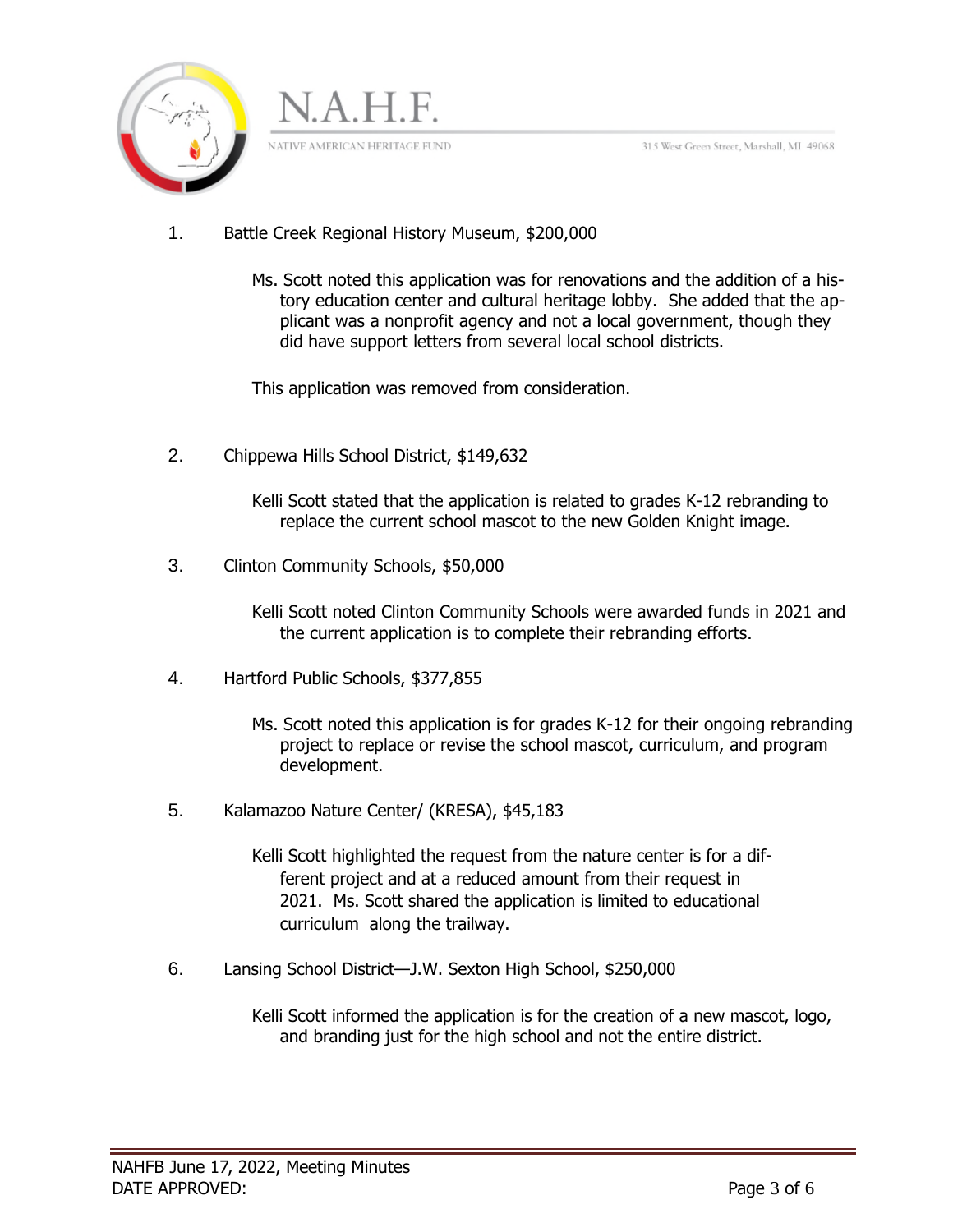



7. Michigan College Access Network (MCAN), Saginaw Chippewa Tribal College, \$55,000

> Kelli Scott shared the application is for one more year of funding to help the Tribal colleges participate in the college completion corps project without cash cost to the colleges.

8. Sandusky Community Schools, \$165,990.52

Kelli Scott noted that the application reported the school district has approximately 1000 students, and that the application is for the replacement of the school mascot. Ms. Noted the school board voted for the mascot replacement on April 18, 2022.

9. Saranac Community Schools, \$398,054

Kelli Scott highlighted the application related to the replacement of the school mascot.

10. Saugatuck Athletic Boosters (Saugatuck Public Schools), \$40,000

Kelli Scott shared this organization is an independent 501(C)(3) that supports the athletes of Saugatuck Public Schools.

- Ms. Scott noted the application is for the replacement of uniforms with the change in the mascot.
- 11. Western Michigan University, \$12,295

Kelli Scott stated the application is within the specific curriculum or program category and proposed to host Dallas Goldtooth as a guest speaker in the fall of 2022.

After discussion within the Board, there was unanimous consent **not** to award funds to the following applications:

Battle Creek Regional History Museum Clinton Community Schools Kalamazoo Nature Center/ (KRESA) Sandusky Community Schools Saugatuck Athletic Boosters (Saugatuck Public Schools)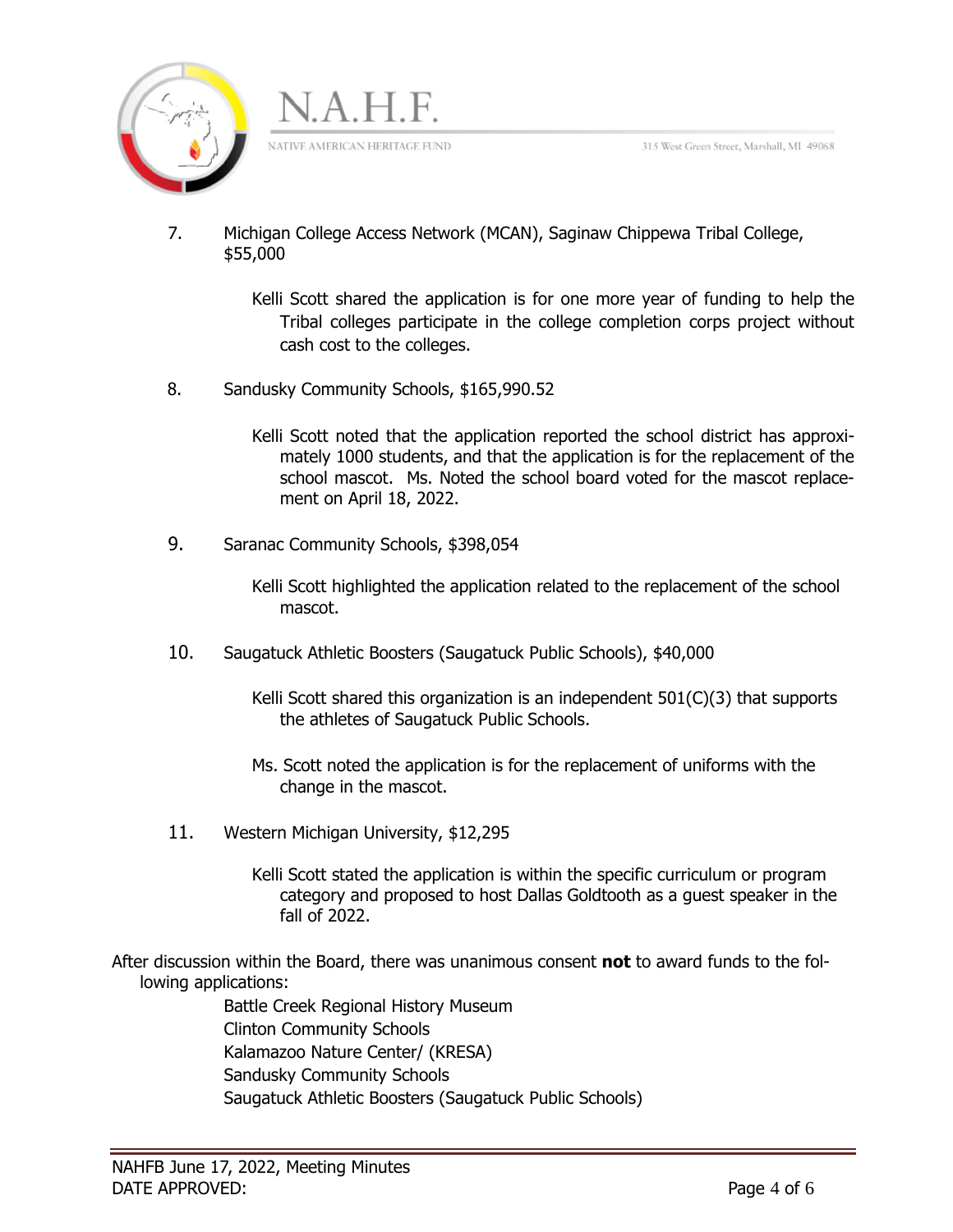



For the remaining applications, the Board reached unanimous consent to award the following requests based on available funds:

McClellan **motioned** to grant awards as follows:

Chippewa Hills School District, \$52,371.20 (35%) Hartford Public Schools, \$132,249.25 (35%) Lansing School District—J.W. Sexton High School, \$87,500 (35%) Michigan College Access Network (MCAN), Saginaw Chippewa Tribal College, \$55,000 (100%) Saranac Community Schools, \$139,318.90 (35%) Western Michigan University, \$12,295 (100%)

#### Kinnart – **Seconded**

## **VOTE:**

Liz Kinnart -Yes Melissa Kiesewetter-Yes Kimberly McClellan-Yes Jamie Stuck-Yes Dorie Rios-Yes

## **Motion Passed**

- Ms. Scott noted she would email the grant award spreadsheet to Leia Fuller-Monk for the press release and would also email each applicant to notify them of the award or the decision not to award their applications.
	- D. Approval to Disburse funds:
		- 1. Administrative Services Agreement, Calhoun County, approved Apr. 15, 2022, \$15,000.00

Kinnart **motioned** to approve the check disbursement for Administrative Costs, 2022 Administrative Services to Calhoun County in the amount of \$15,000.00.

Rios – **Seconded**